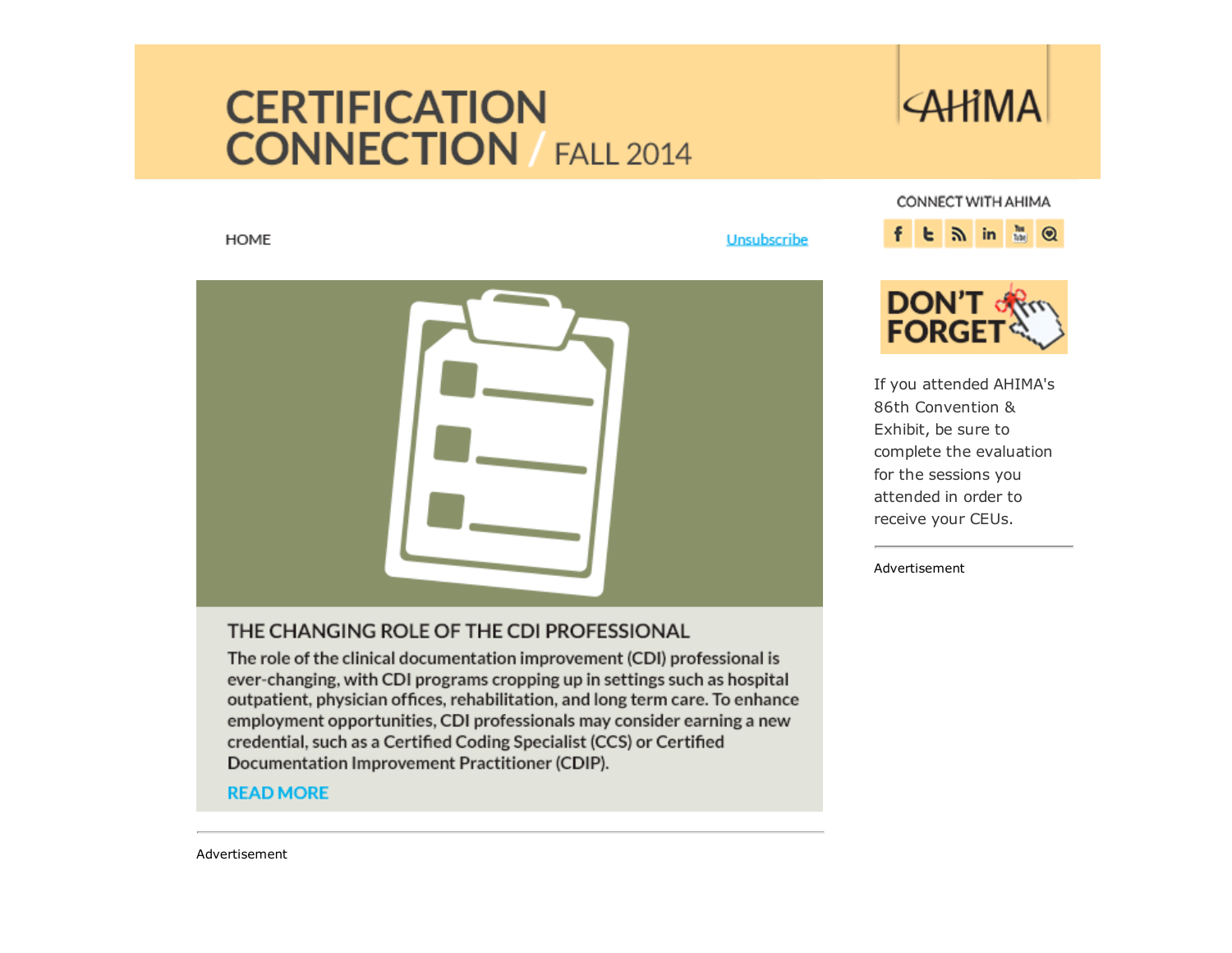



#### MORE NEWS & RESOURCES FOR CERTIFIED HIM PROFESSIONALS

#### INSTRUCTIONS FOR COMPLETING CODING CERTIFICATION SELF REVIEWS

It's that time again. In order to maintain your Certified Coding Associate (CCA), Certified Coding Specialist (CCS), and Certified Coding Specialist-Physician-based (CCS-P) credentials, an annual self-review must be completed online by March 31, 2015.

Coding self-reviews are available in the AHIMA [STORE.](https://www.ahimastore.org/ProductList.aspx?CategoryID=1336) (Have your AHIMA ID and password handy to log in.)

After submitting the fee and your completed answer form, log in to the **CEU [CENTER](https://secure.ahima.org/certification/ce/cereporting/)** to get the answers and verification that you have met your coding self-review requirement for this year.

**LEADERSHIP STRATEGIES FOR INFORMATION TECHNOLOGY** IN HEALTH CARE

Gain the knowledge and tools to lead in health IT









#### CEU REPORTING DUE DECEMBER 31

As an AHIMA-certified professional, you're already aware of the value of AHIMA credentials. Don't let yours become inactive. The two-year recertification cycle ends on December 31, 2014.

The Standards for Recertification of the Commission on Certification for Health Informatics and Information Management (CCHIIM) require that continuing education units (CEUs) be reported by March 31, 2015, to stay in "ACTIVE" status. If you do not report your

# SAVE THE DATE



October 30: join AHIMA's [#ICD10Matters](https://twitter.com/hashtag/icd10matters) Twitter rally. Any time between noon and 2 p.m. CT, tweet at Congressional leadership and your members of Congress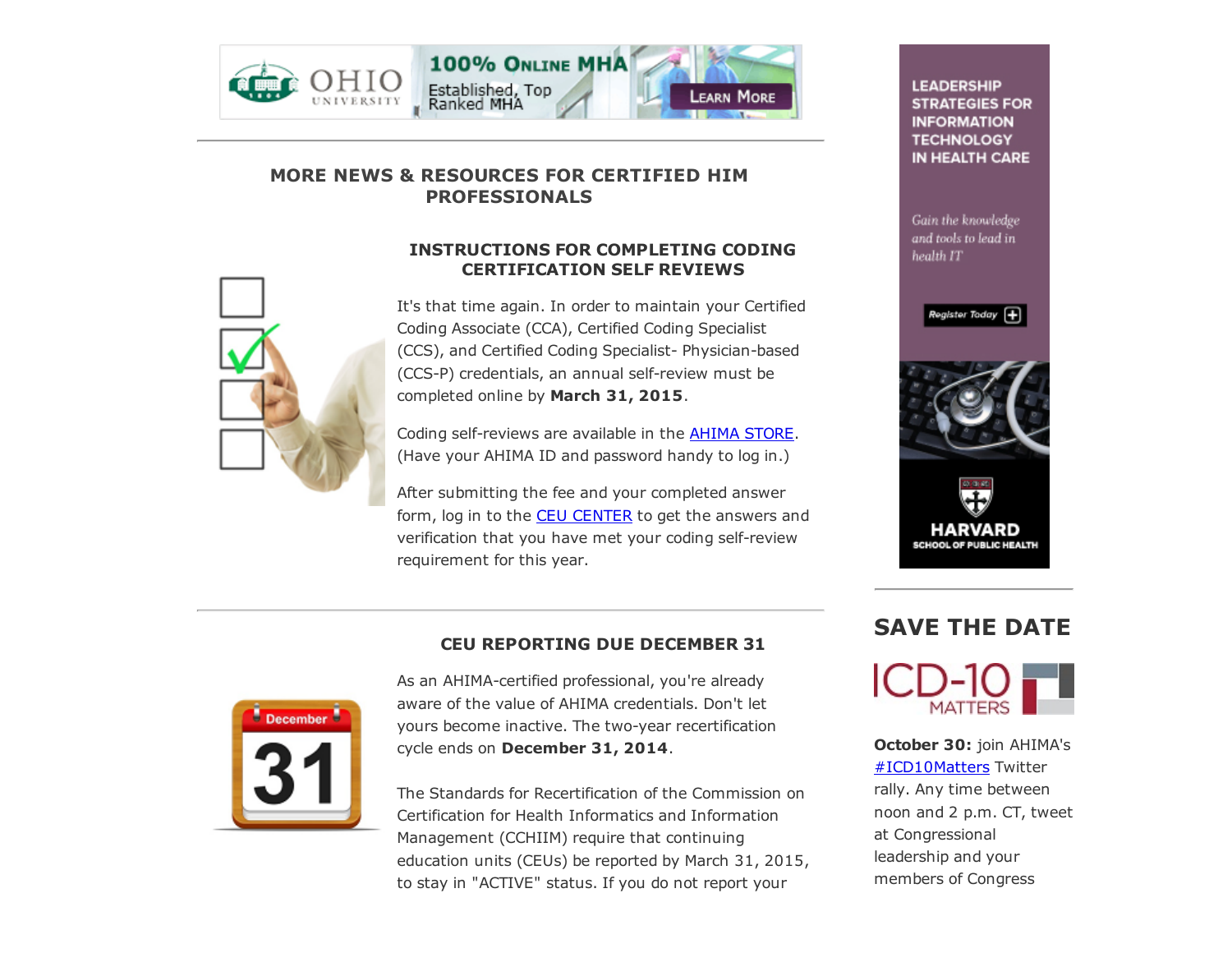CEUs by March 31, 2015, your credential(s) will be placed in "INACTIVE" status beginning April 1, 2015.

[LEARN](http://www.ahima.org/certification/Recertification) MORE.



#### BACK BY POPULAR DEMAND: AHIMA VIRTUAL CAREER FAIR DECEMBER 4

Looking for a challenging, in-demand job in HIM? Register today for AHIMA's Career Assist Virtual Career Fair, to be held online December 4, 1-4 p.m. ET.

During this free online event, you'll have the opportunity to meet with large, small, regional, and national employers. It's a great way to engage directly with employers about their current and future HIM career opportunities, and registration is free.

[REGISTER](http://brazenconnect.com/event/ahima_december_2014) NOW.

CONFERENCES AND EVENTS

#### ONLINE PRACTICE EXAMS



Certified in [Healthcare](http://www.ahima.org/events/2014dec-chps-vegas) Privacy and Security (CHPS) Exam Prep Workshop December 1–3 Las Vegas, NV



Planning to pursue AHIMA's Certified Health Data Analyst (CHDA) or Certified Documentation Improvement Practitioner (CDIP) credential? Prepare

using the hashtag #ICD10Matters to remind them ICD-10 must be implemented in 2015. All you need to participate is a Twitter [account](https://twitter.com/) and this list of [Congressional](http://stuffthought.com/blog/113th-congress-twitter-handles/) Twitter handles.



Starting November 1: Visiting the AHIMA Engage Online [Communities](http://engage.ahima.org/) could be worth your while. Use the Engage site's networking, sharing, and discussion features enough, and you might earn a chance to win a \$75 prize. During the month of November, AHIMA will chart the most active users on the site. The top five will each receive a \$75 discount off any AHIMA product in the online [AHIMA](https://www.ahimastore.org/) Store. See you at [engage.ahima.org](http://engage.ahima.org/) November 1.

#### NEW JOBS ON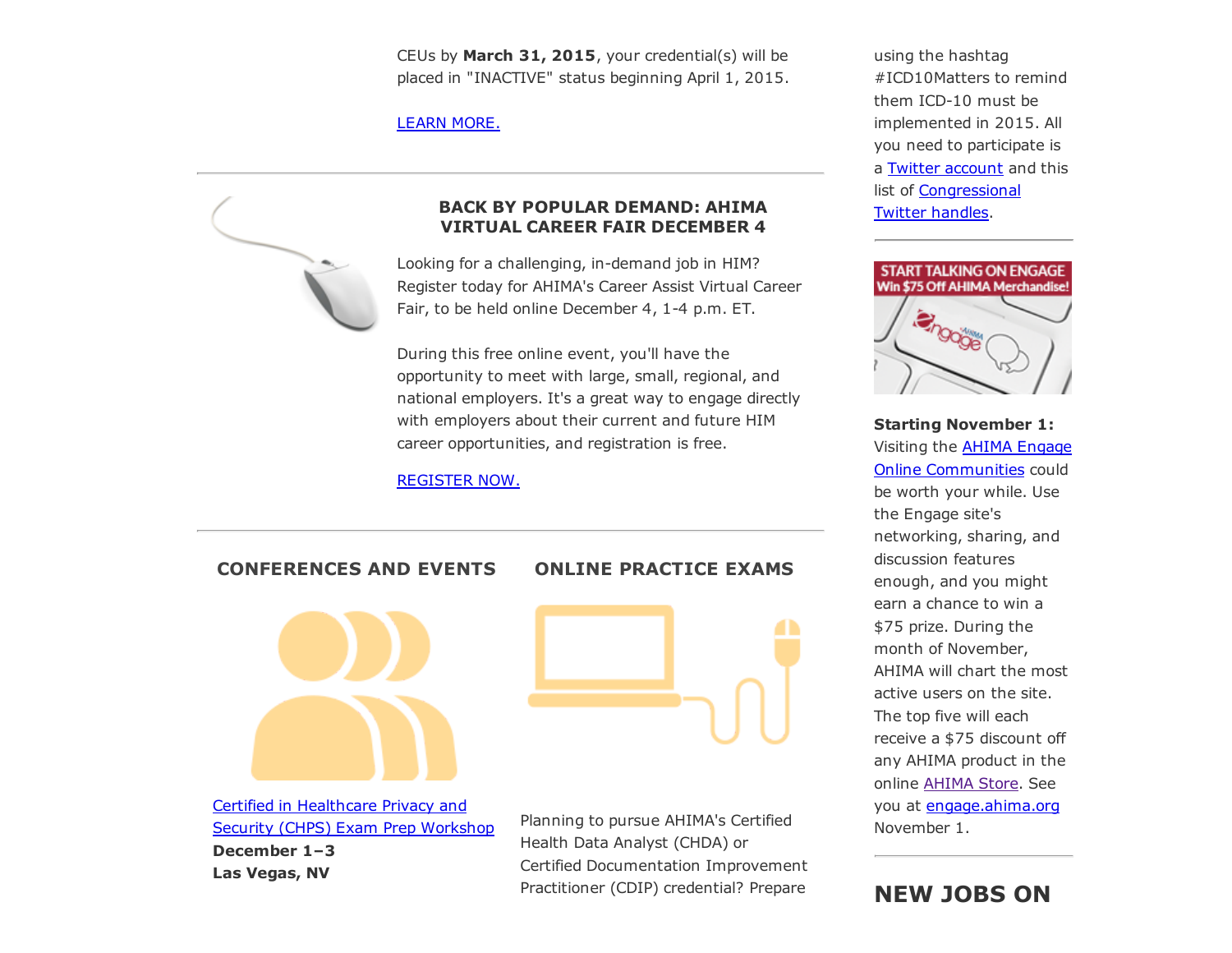The healthcare industry is rapidly changing and employers are looking for professionals with the ability to lead privacy and security initiatives. Show them you have the tools and talent to do so by earning AHIMA's highly valued and respected CHPS credential. Prepare to sit for the exam with AHIMA's CHPS exam preparation workshops. *Eligibility [requirements](http://www.ahima.org/certification/chps) apply.*

Visit our EVENTS [CALENDAR](http://www.ahima.org/events) for more upcoming events.

for the exams with confidence. Test your skills and knowledge with AHIMA's all new **[CHDA](https://www.ahimastore.org/ProductDetailCertifications.aspx?ProductID=17559) and [CDIP](https://www.ahimastore.org/ProductDetailCertifications.aspx?ProductID=17584)** Online Practice Exams.

Exams are convenient (take them anywhere you have access to the Internet) and inexpensive. Practice exams help prepare you for testing day. All questions are created by official item writers and test your abilities to their utmost. [Learn](http://www.ahima.org/certification) more about how to get the jump on your certification exams and take the online practice tests now.

#### FROM AHIMA PRESS



Certified Health Data Analyst (CHDA) Exam **[Preparation](https://www.ahimastore.org/ProductDetailBooks.aspx?ProductID=17515)** 

CAREER ASSIST: JOB BANK

#### [Inpatient](http://careerassist.ahima.org/jobseeker/job/17236097/) Coder

Coding [Supervisor](http://careerassist.ahima.org/jobseeker/job/20670809/) Urbana, IL

Remote [Inpatient](http://careerassist.ahima.org/jobseeker/job/15787124/) Coder Work From Home

#### [Assistant](http://careerassist.ahima.org/jobseeker/job/19270268/) Team Lead

Anywhere from within the US

[Coders](http://careerassist.ahima.org/jobseeker/job/6199390/) (home based) WI

View [more](http://careerassist.ahima.org/home/home.cfm?site_id=681) available positions.

By Susan White, PhD, RHIA, CHDA

This textbook and accompanying online assessment simulate the exam experience with two full-length 154question exams and 150 additional practice questions that cover all three CHDA domains. An appendix of commonly found acronyms also allows you to review your healthcare–dataspecific terminology before sitting for